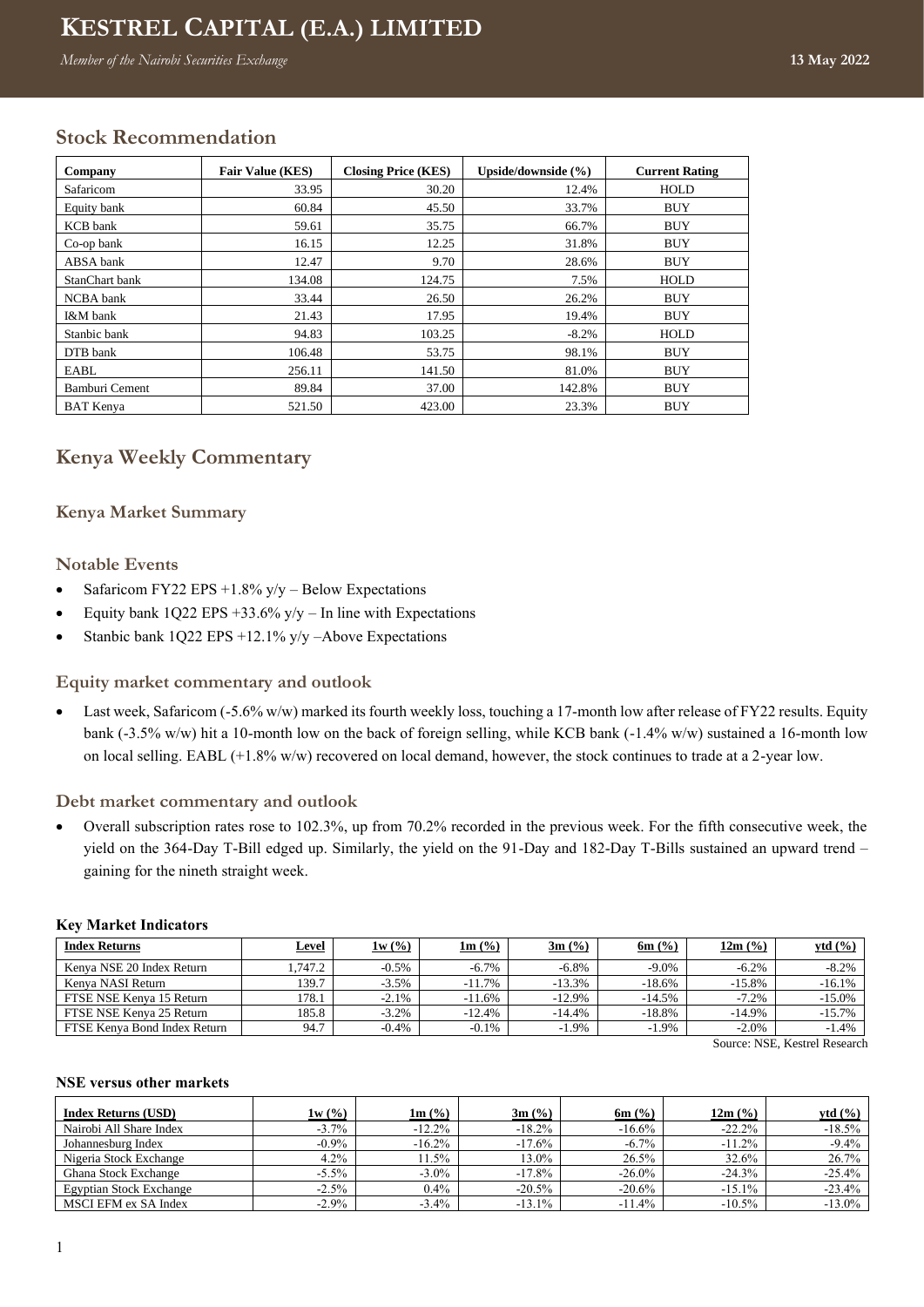## **Kenya Weekly Commentary**

**Week ending 13-May-2022**

#### **Other market statistics**

| Currencies     | Level  | 1w(%)    | $1m$ $\frac{6}{6}$ | $3m$ (%) | $6m$ (%) | 12m (%)  |
|----------------|--------|----------|--------------------|----------|----------|----------|
| <b>USD/KES</b> | 16.33  | $-0.2\%$ | $-0.7\%$           | $-2.3\%$ | $-2.9\%$ | $-7.8\%$ |
| USD/ZAR        | 16.17  | $-1.1\%$ | $-9.2\%$           | $-7.1\%$ | $-1.1\%$ | $-12.6%$ |
| USD/EGP        | 18.32  | $0.9\%$  | $0.5\%$            | $-14.1%$ | $-14.2%$ | $-14.5%$ |
| USD/NGN        | 415.95 | $0.1\%$  | $-0.1\%$           | $0.5\%$  | $-0.4%$  | $-1.3\%$ |
| <b>USD/GHS</b> | 7.58   | $-0.8%$  | $-0.3%$            | $-13.5%$ | $-18.8%$ | $-23.9%$ |

#### **NSE most active counters**

|                 |              | Foreign                 |                         |                     |           |             |               |
|-----------------|--------------|-------------------------|-------------------------|---------------------|-----------|-------------|---------------|
|                 | <b>Value</b> | <b>Investor Net</b>     | <b>Foreign Investor</b> |                     |           |             |               |
|                 | Traded       | <b>Buying/(Selling)</b> | Activity as % of        | <b>Weekly Price</b> |           | % Below 12- | $%$ Above 12- |
| Counter         | (KES m)      | $(KES \, m)$            | total                   | Change $(\% )$      | $YTD($ %) | month high  | month low     |
| Safaricom       | 1605.2       | $-809.6$                | 64.0%                   | $-5.6\%$            | $-20.4%$  | $-32.8%$    | $0.0\%$       |
| Equity bank     | 375.8        | $-291.3$                | 45.8%                   | $-3.5\%$            | $-13.7%$  | $-16.1\%$   | 11.2%         |
| <b>KCB</b> bank | 189.2        | $-75.5$                 | 35.2%                   | $-1.4%$             | $-21.3%$  | $-28.4%$    | $0.1\%$       |
| EABL            | 131.3        | $-32.0$                 | 68.0%                   | 1.8%                | $-14.2%$  | $-27.0\%$   | 1.8%          |
| NCBA bank       | 44.2         | $-0.0$                  | $0.0\%$                 | $6.2\%$             | 5.2%      | $-5.9\%$    | 15.2%         |

## **Notable Events**

### **Safaricom FY22 EPS +1.8% y/y – Below Expectations**

Reported EPS - KES 1.74, 1.8% y/y to KES 1.74, largely weighed by OpEx in Ethiopia at KES 5.0bn (9.1% of total operating costs) and higher finance costs at KES 6.4bn (>100% y/y). FY22 EPS underperformed our forecasts by 7.0%, mainly on net finance costs (58.8%) and minority interests (104.5%). On an underlying basis (excluding OpEx in Ethiopia), EPS grew by 12.1% y/y to KES 1.92, in line with our growth forecast of 12.3% y/y. The board of directors recommend a final DPS of KES 0.75, bringing the total DPS in FY22 to KES 1.39 (+1.5% y/y).

#### **Summary Performance Table**

| (KES bn)                  | <b>FY21A</b> | <b>FY22A</b> | $Y/y$ growth | <b>FY22E</b> | Variance |
|---------------------------|--------------|--------------|--------------|--------------|----------|
| <b>Service Revenue</b>    | 250.4        | 281.1        | $12.3\%$     | 279.5        | $0.6\%$  |
| Voice                     | 92.0         | 93.1         | 1.1%         | 95.1         | $-2.2%$  |
| <b>SMS</b>                | 13.6         | 10.9         | $-20.0\%$    | 11.2         | $-2.7%$  |
| Mobile Data               | 44.8         | 48.4         | 8.1%         | 47.3         | 2.5%     |
| <b>Fixed Data</b>         | 9.5          | 11.2         | 18.3%        | 11.3         | $-0.5%$  |
| M-Pesa                    | 82.6         | 107.7        | 30.3%        | 105.3        | 2.9%     |
| Other service revenue     | 7.8          | 9.8          | 25.9%        | 9.4          | 5.6%     |
| <b>Total Revenue</b>      | 263.5        | 298.1        | 13.1%        | 295.2        | $1.1\%$  |
| Direct costs              | $-80.0$      | $-93.8$      | 17.3%        | $-89.6$      | 5.3%     |
| Contribution margin (%)   | 68.5         | 68.5         | 0.1%         | 69           | $-0.7%$  |
| Operating costs           | $-46.0$      | $-55.2$      | 19.9%        | $-57.6$      | $-5.2%$  |
| <b>EBITDA</b>             | 134.1        | 149.1        | 11.1%        | 146.2        | 2.1%     |
| <b>EBITDA</b> margin      | 50.9%        | 50.0%        | $-0.9%$      | 49.5%        | $0.9\%$  |
| Underlying EBITDA margin* | 50.9%        | 51.7%        | $0.8\%$      | 52.9%        | $-1.2\%$ |
| D&A expense               | $-37.9$      | $-39.9$      | 5.2%         | $-39$        | 2.4%     |
| <b>EBIT</b>               | 96.2         | 109.1        | 13.5%        | 107.2        | 2.0%     |
| Net finance costs         | $-2.0$       | $-6.4$       | 221.6%       | $-5.3$       | 58.8%    |
| PBT                       | 93.7         | 102.2        | 9.1%         | 101.8        | 0.5%     |
| Net income                | 68.7         | 67.5         | $-1.8%$      | 70.2         | $-4.0\%$ |
| Minority interests        |              | $-2.2$       |              | $-4.4$       | 104.5%   |
| Attributable income       | 68.7         | 69.6         | 1.4%         | 74.6         | $-7.2%$  |
| <b>EPS</b>                | 1.7          | 1.74         | $1.8\%$      | 1.86         | $-7.1\%$ |
| <b>Underlying EPS*</b>    | 1.7          | 1.92         | 12.0%        | 1.91         | $0.6\%$  |
| <b>DPS</b>                | 1.4          | 1.39         | 1.5%         | 1.49         | $-7.3\%$ |

\*Excludes OpEx in Ethiopia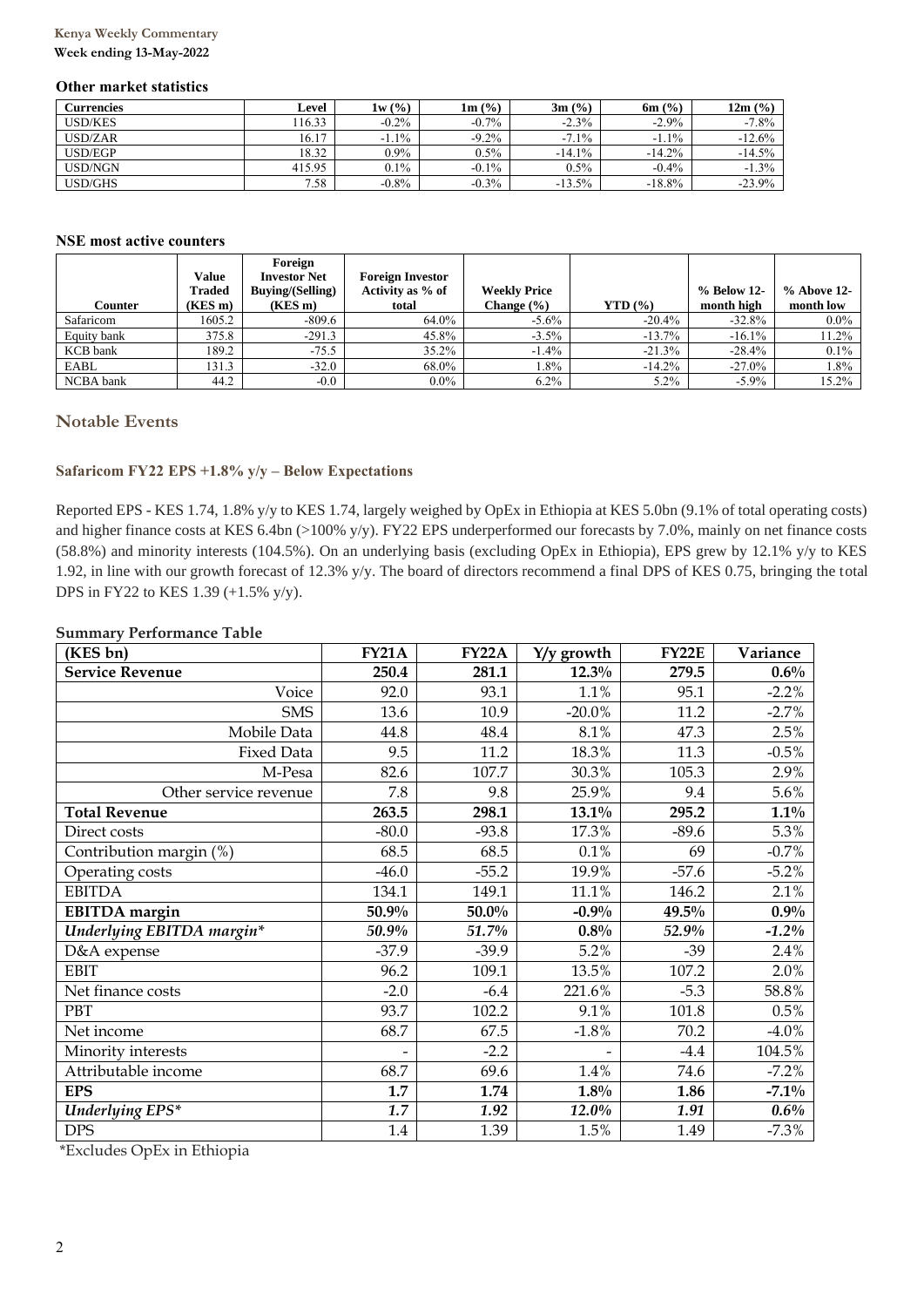#### **What stood out for us?**

- **Mobile data revenues outperformed on higher data usage:** Mobile data revenue outperformed by 2.5%, driven by a stronger growth in 2H22 (+4.9% h/h vs our forecast of 0.2% h/h). We note that Safaricom focused on personalized offerings, driving data usage (+60.5% y/y to 2.3GB per active user) above our estimate of 2.2GB (+53.0% y/y). In addition, the effective rate per MB declined at a slower rate at 31.2% y/y against our target of 34.3% y/y. Active data customers grew 4.3% y/y to 25.2m, largely in line with our forecasts (+4.4% y/y).
- **Higher-than-expected M-Pesa revenue growth:** M-Pesa revenues grew 2.9% above our forecasts, largely on account of higher-than-expected P2P revenues (+55.4% y/y vs. +50.3% y/y) and Fintech revenues (+30.3% y/y vs. +26.5% y/y). M-Pesa transaction values grew 34.0% y/y with chargeable transactions on the platform expanding by 16.6% y/y. Active M-Pesa customers grew by 7.8% y/y to 30.5m, above our forecast of 5.4% y/y.
- **Voice revenue underperformed in 2H22:** Voice revenue grew 1.1% y/y relative to our forecast at 3.3% y/y. We had anticipated a stronger outlook on voice in 2H22 mainly on higher voice traffic on Safaricom's network  $(+16.5\% \text{ y/y})$ . Voice revenue was relatively flat at 0.5% h/h in 2H22 versus our forecast of 4.7% h/h.
- **Higher than-expected direct costs:** Direct costs grew 5.3% above our forecasts, mainly driven by handset costs (+43.7% y/y) to support Safaricom's strategy of rolling out affordable 4G devices in the market. According to management, the company has sold 0.8m 4G devices thus far through the 'Lipa Mdogo Mdogo' device financing scheme.
- **OpEx in Ethiopia was lower-than-expected:** Based on management's FY22 EBIT guidance, we had expected initial start-up costs for Safaricom Telecommunication of Ethiopia (STE) to reach KES 8.0bn. However, OpEx came in 60.0% below our forecast. Staff costs accounted for 41.1% of STE's total OpEx. Management expects to grow STE's staff base from 305 in FY22 to 1,000 by FY23.

## **Key highlights on Ethiopia operations:**

- The USD 400m bridge facility on USD 400m to support payment of Ethiopia license fee was converted to a 5-year facility of USD 120m and KES 31.1bn (USD 280m) 7-year facility with 2-year moratorium on principal repayment. By lengthening the maturity profile of the debt, we expect this ease to pressure on finance costs going forward.
- Negotiations with Ethio telecom on infrastructure sharing, termination rates and national roaming are still underway, delaying the commercial launch of telco services in Ethiopia. Management is yet to give new guidance on the expected launch date.
- FY22 Capex in Ethiopia stood at KES 10.4bn, with network costs accounting for 79.8% of total Capex.

## **Impact on outlook**

• We expect to raise our growth outlook on M-Pesa and mobile data revenues given the better-than-expected performance in fintech revenues and data usage, respectively. In addition, we expect to raise our outlook on direct costs. We currently have a **HOLD** recommendation on Safaricom, implying a 12.4% upside.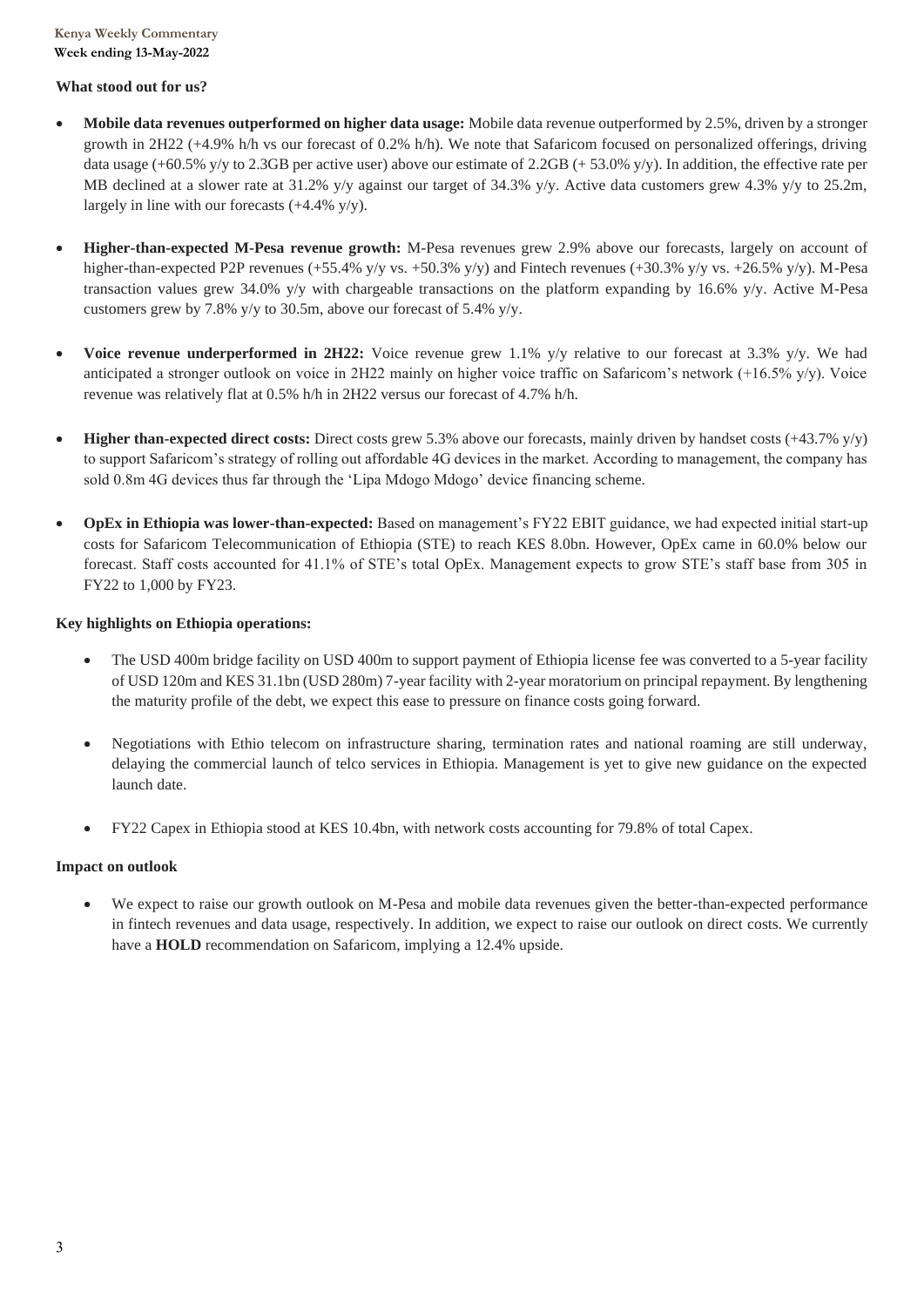### **Equity bank 1Q22 EPS +33.6% y/y – In line with Expectations**

Reported EPS – KES 3.06, +33.6% y/y, driven by net interest income  $(+30.6\%$  y/y) and non-funded income  $(+9.7\%$  y/y). EPS came in largely in line with our forecasts – exceeded our estimates by a modest 1.7% - on better-than-expected NFI growth (+2.5%) and lower-than-expected loan loss provisions (-33.8%).

|                  | Reported                 | Forecast                 | Variance |
|------------------|--------------------------|--------------------------|----------|
| $\text{NIM}{}$   | 7.9%                     | 7.4%                     | 0.5%     |
| NIR growth       | 30.6%                    | 44.6%                    | $-14.0%$ |
| NFI mix          | 38.1%                    | 35.2%                    | 2.9%     |
| NFI growth       | 9.7%                     | 7.2%                     | 2.5%     |
| CoR              | 1.1%                     | 1.6%                     | $-0.5%$  |
| <b>CTI</b>       | 45.3%                    | 42.7%                    | 2.6%     |
| OpEx Growth      | 11.5%                    | 9.3%                     | 2.2%     |
| <b>EPS</b>       | 3.06                     | 3.01                     | 1.7%     |
| <b>DPS</b>       | $\overline{\phantom{a}}$ | $\overline{\phantom{0}}$ | 0.0%     |
| Net Loan growth  | 27.9%                    | 12.1%                    | 15.8%    |
| Deposit growth   | 14.1%                    | 9.5%                     | 4.6%     |
| <b>NPL Ratio</b> | 8.7%                     | 9.6%                     | $-0.9\%$ |
| NPL Coverage*    | 58.4%                    | 92.0%                    | $-33.6%$ |
| <b>ROE</b>       | 26.4%                    | 23.1%                    | 3.3%     |

#### **Summary Performance Table**

\*CBK Coverage

#### **What stood out for us?**

- **Lower-than-expected loan loss provisions;** cost of risk settled at 1.1% against our forecast of 1.6%. We also note that the NPL ratio came in lower at 8.7% (vs. 9.6%). Management appears confident of its recovery efforts (expects to recover KES 14bn and target an NPL ratio of 6.0% by year end), backed by its relatively high NPL coverage.
- **Better-than-expected non-funded income growth;** non-funded income expanded 2.6% above our expectations on account of outperformance in fee & commission income. We attribute the growth to increased lending, leading to higher fees from originations as well as higher transaction volumes as the trading activities in the economy continue to pick up.
- **Higher-than-expected OpEx growth;** operating costs escalated 2.2% faster than our estimates, mainly on account of staff costs. There was increased staff onboarding within the risk and IT departments to support the digital platforms and provide the necessary risk measures. Going forward, management expects the costs to rise in line inflation.

#### **Impact to our investment thesis**

In our model update, we expect to revise downwards our cost of risk outlook. Equity bank is currently trading at a P/B of 1.0x. At current levels, against our fair value estimate of KES 60.84, Equity bank offers upside potential of 33.7%. We therefore retain our **BUY** rating.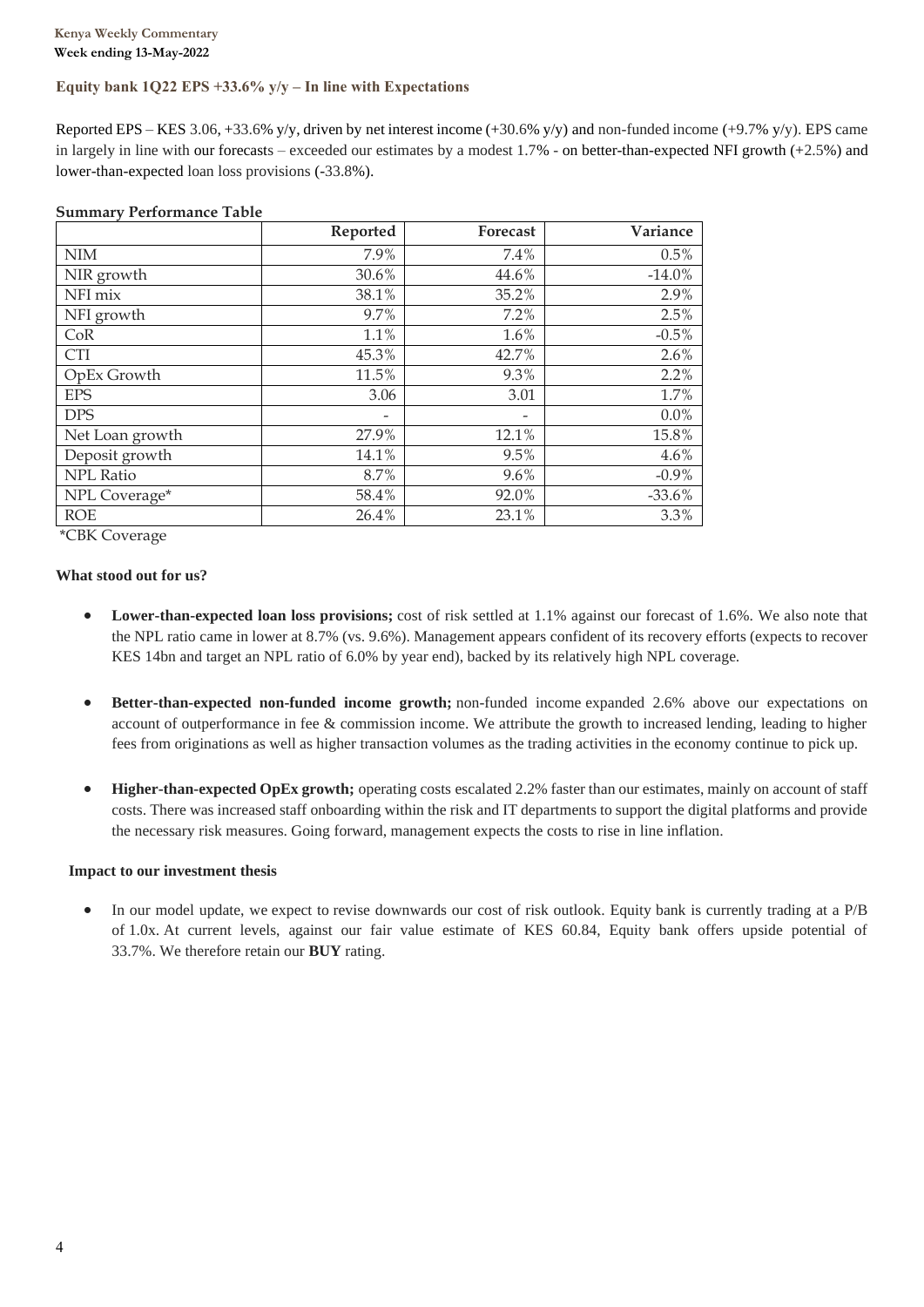### **Stanbic bank 1Q22 EPS +12.1% y/y –Above Expectations**

Reported EPS – KES 12.37, +12.1% y/y, largely attributable to increased interest income and higher non-funded income as well as reduced loan loss provisions. EPS beat our forecasts by 15.8% on account of better-than-expected total income (+5.7%) and lowerthan-expected loan loss provisions (-10.5%).

|                 | Reported | Forecast | Variance |
|-----------------|----------|----------|----------|
| NIM             | 5.1%     | $5.0\%$  | 0.1%     |
| NIR growth      | 16.9%    | 11.2%    | 5.7%     |
| NFI mix         | 44.7%    | 44.4%    | 0.3%     |
| NFI growth      | $9.6\%$  | 3.0%     | 6.6%     |
| CoR             | $0.9\%$  | 1.1%     | $-0.2%$  |
| <b>CTI</b>      | 49.6%    | 48.2%    | 1.4%     |
| OpEx Growth     | 20.6%    | 11.1%    | 9.5%     |
| <b>EPS</b>      | 12.37    | 10.68    | 15.8%    |
| <b>DPS</b>      | -        | -        | 0.0%     |
| Net Loan growth | 30.8%    | 4.7%     | 26.1%    |
| Deposit growth  | 3.8%     | 6.5%     | $-2.7%$  |
| NPL Ratio       | 10.6%    | 11.4%    | $-0.8%$  |
| NPL Coverage*   | 49.3%    | 85.4%    | $-36.1%$ |
| <b>ROE</b>      | 17.4%    | 15.4%    | 2.0%     |

#### **Summary Performance Table**

\*CBK Coverage

#### **What stood out for us?**

- **Higher-than-expected net-interest income;** net interest income beat our forecasts largely on account of significant loan growth of 30.8% y/y (vs. our estimate of 4.7% y/y) and slightly higher NIMs, driven by better cost of funds management.
- **Higher-than-expected OPEx growth;** operating costs went up by 20.6% y/y above our forecasts mainly driven by higher staff costs, which came in 11.3% ahead of our projections. Also, other operating costs escalated 20.6%  $y/y - 12.5%$ above forecasts. We think the faster growth emanated from continued investments in the digital platforms.

#### **Impact to our investment thesis**

• We expect to adjust upwards our loan growth estimates as well as the non-funded income line. Meanwhile, while the reported cost of risk came in lower than our estimates, we don't expect to revise downwards our numbers owing to the faster growth in loan book, which could potentially result in higher defaults. Stanbic bank is currently trading at a P/B of 0.9x. At current levels, our fair value estimate of KES 94.83, implies 8.2% downside potential. We currently have a **HOLD**  rating on Stanbic bank.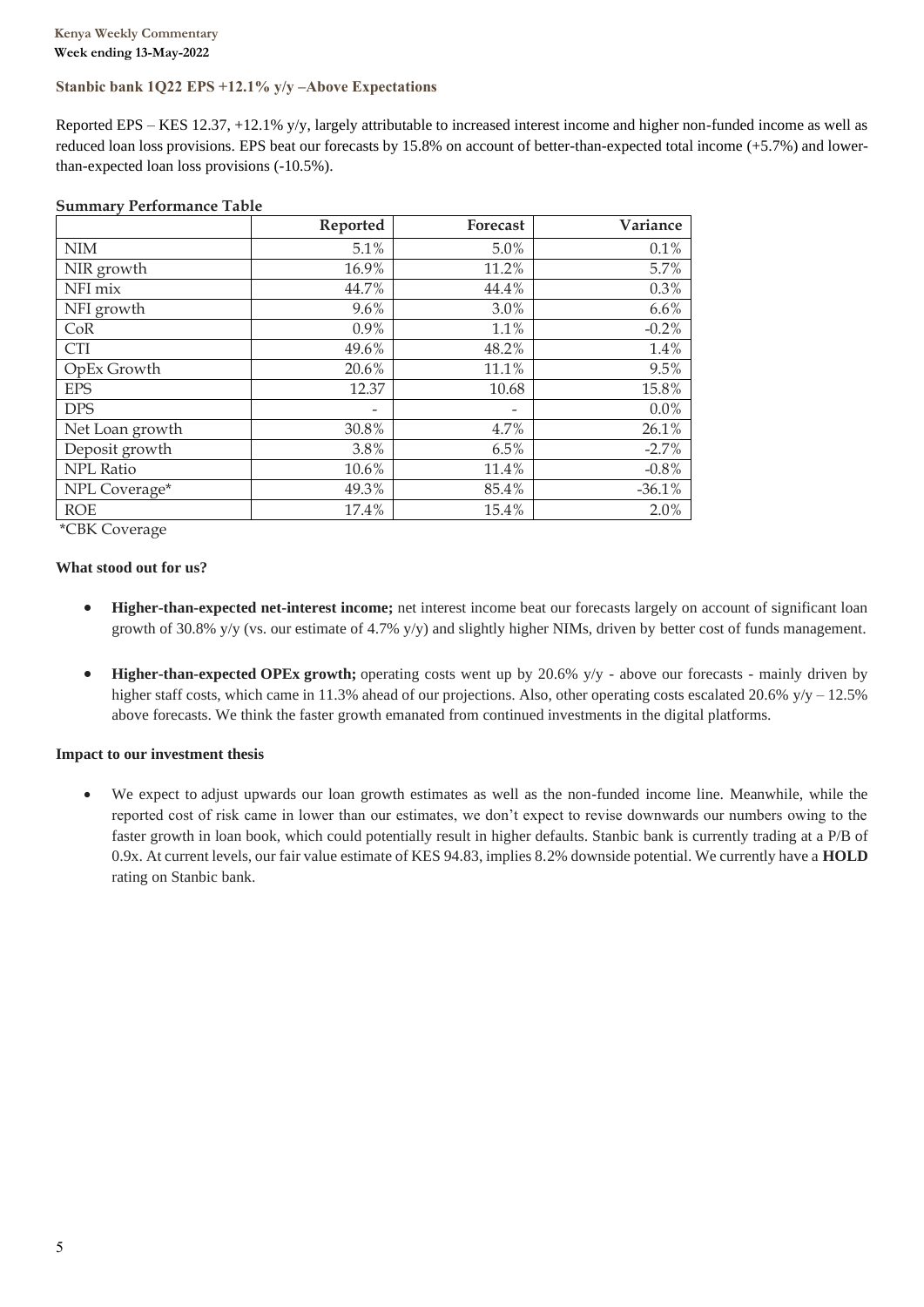## **Key Rates and Spreads Inter-bank rate declines week-on-week, albeit marginally**



*Source: CBK*





*Source: CBK*





*Source: CBK*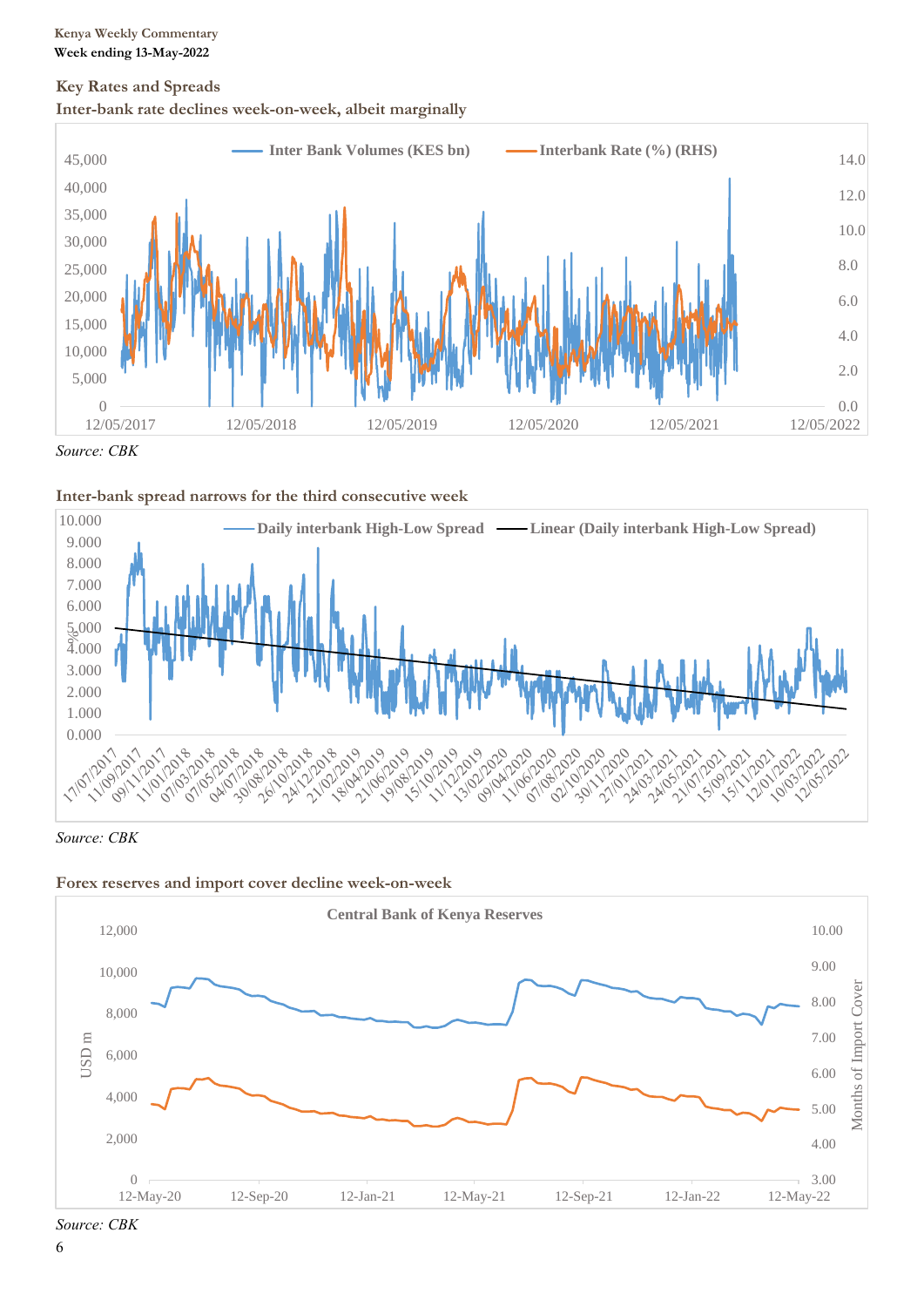## **Equity market trading commentary**

Weekly turnover rose 78.1% w/w to stand at USD 21.3m (KES 2.5bn). Extending its losses for the fourth straight week, both the NASI and NSE 20 edged down 3.5% w/w and 0.5% w/w to settle at 139.65 and 1,747.22, respectively. Local trading picked up to 7-week high of 44.1%, up from 35.0% printed in the previous week. Foreign investors remained net sellers for the  $13<sup>th</sup>$  consecutive week as net foreign outflows settled at USD 10.4m (KES 1.2bn). Safaricom marked the highest net foreign outflows at USD 6.9m (KES 809.6m). Equity bank and KCB bank followed with net foreign outflows of USD 2.5m (KES 291.3m) and USD 0.7m (KES 75.5m), respectively. On the other hand, Stanbic bank recorded the highest net foreign inflows at USD 0.2m (KES 19.2m).

Last week, Safaricom (-5.6% w/w) marked its fourth weekly loss, touching a 17-month low after release of FY22 results. Equity bank (-3.5% w/w) hit a 10-month low on the back of foreign selling, while KCB bank (-1.4% w/w) sustained a 16-month low on local selling. EABL (+1.8% w/w) recovered on local demand, however, the stock continues to trade at a 2-year low. Among the banking stocks, NCBA (+6.2% w/w) was the only gainer, driven by local demand. Sanlam Insurance (+15.1%) emerged as the top gainer for the week while Nairobi Business Ventures (-15.9% w/w) was the top loser.



**Market performance over the past 12 months**

*Source: NSE*

## **Debt market trading commentary**

Overall subscription rates rose to 102.3%, up from 70.2% recorded in the previous week. For the fifth consecutive week, the yield on the 364-Day T-Bill edged up. Similarly, the yield on the 91-Day and 182-Day T-Bills sustained an upward trend – gaining for the nineth straight week.

The Central Bank of Kenya offered KES 4.0bn for the 91-Day T-Bill and KES 10.0bn each for the 182-Day T-Bill and the 364- Day T-Bill. It received bids worth KES 5.3bn for the 91-Day T-Bill, implying a subscription rate of 132.0%. It accepted bids worth KES 5.3bn at an average yield of 7.683% (+10.3bps w/w). The 182-Day T-Bill received bids worth KES 7.9bn, implying a performance rate of 79.3% It accepted bids worth KES 7.9bn at an average yield of 8.722% (+18.0bps w/w). The 364-Day T-Bill received bids worth KES 11.3bn, implying a performance rate of 113.4%. It accepted bids worth KES 9.9bn at an average yield of 9.860% (+2.0bps w/w).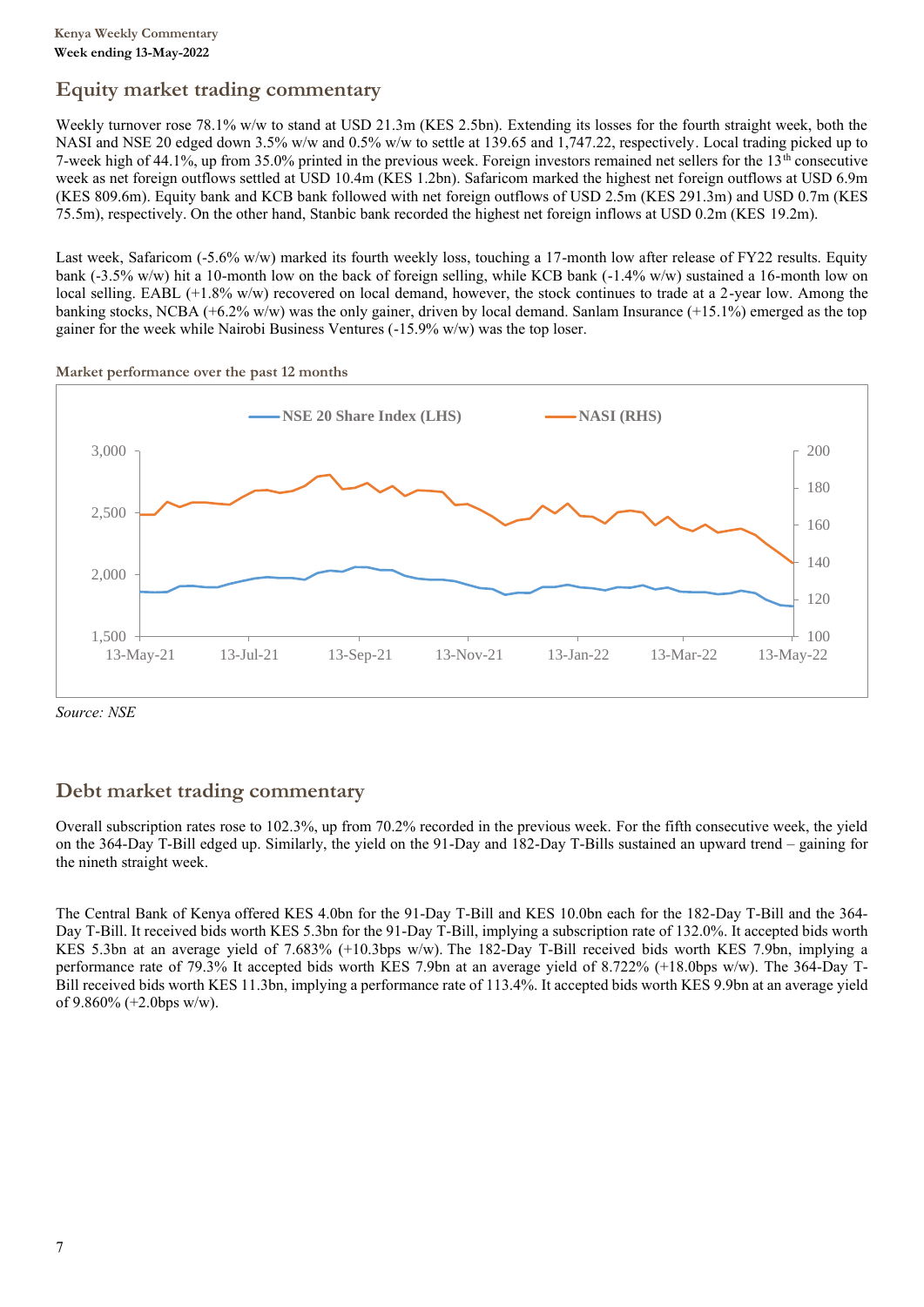## **T-Bills Performance: Overall performance rate rises week-on-week**





## **Kenya Domestic Yield Curve**



*Source: CBK*

## **Kenya Eurobond Yields: Yields across all maturities sustain an upward trend**



*Source: Bloomberg*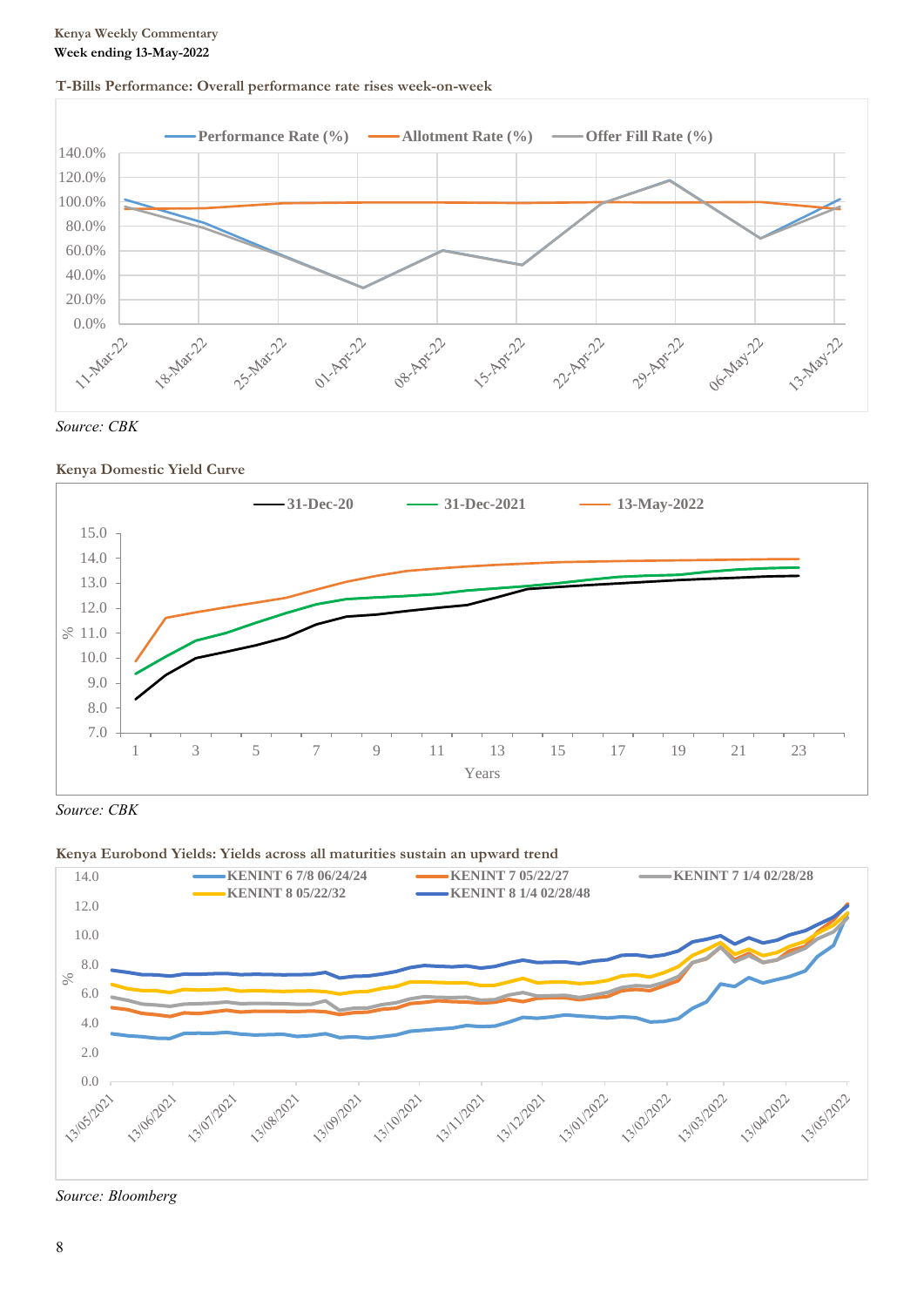### **Kenya Weekly Commentary**

### **Week ending 13-May-2022**

# **Top counters by market capitalization**

| Company                    | Sector           | Year       | 12 M   | 12 M   | Price  | <b>YTD</b> | Market <sup>1</sup><br>cap (USD | Weighting | <b>EPS</b> | <b>DPS</b>               | <b>NAV</b>       | P/E                      | Div                      | P/B            | ROE %  | Daily Trading <sup>1</sup> |
|----------------------------|------------------|------------|--------|--------|--------|------------|---------------------------------|-----------|------------|--------------------------|------------------|--------------------------|--------------------------|----------------|--------|----------------------------|
|                            |                  | end        | High   | Low    |        | %          | m)                              |           |            |                          |                  | ratio x                  | yld %                    | ratio x        |        | vol (USD)                  |
| Safaricom                  | Telecom          | Mar        | 44.95  | 30.20  | 30.20  | $-20.4$    | 10,420                          | 55.3%     | 1.74       | 1.39                     | 3.5              | 17.4                     | 4.6                      | 8.7            | 49.9   | 1,853,602                  |
| Equity Bank                | <b>Banking</b>   | Dec        | 54.25  | 40.90  | 45.50  | $-13.7$    | 1,479                           | 7.9%      | 13.44      | 3.00                     | 44.3             | 3.4                      | 6.6                      | 1.0            | 30.3   | 408,106                    |
| <b>KCB Bank</b>            | Banking          | Dec        | 49.90  | 35.70  | 35.75  | $-21.3$    | 989                             | 5.3%      | 10.61      | 3.00                     | 53.4             | 3.4                      | 8.4                      | 0.7            | 19.9   | 402,381                    |
| <b>EA Breweries</b>        | <b>Breweries</b> | Jun        | 193.75 | 139.00 | 141.50 | $-14.2$    | 964                             | 5.1%      | 11.25      | 3.75                     | 17.5             | 12.6                     | 2.7                      | 8.1            | 64.3   | 220,706                    |
| Co-op Bank                 | <b>Banking</b>   | <b>Dec</b> | 13.95  | 11.80  | 12.25  | $-5.4$     | 619                             | 3.3%      | 2.82       | 1.00                     | 17.1             | 4.3                      | 8.2                      | 0.7            | 16.5   | 23,080                     |
| Absa Bank                  | Banking          | <b>Dec</b> | 12.70  | 8.84   | 9.70   | $-18.1$    | 454                             | 2.4%      | 2.00       | 1.10                     | 10.4             | 4.8                      | 11.3                     | 0.9            | 19.3   | 62,947                     |
| <b>StanChart Bank</b>      | <b>Banking</b>   | <b>Dec</b> | 146.25 | 124.00 | 124.75 | $-2.7$     | 406                             | 2.2%      | 23.93      | 19.00                    | 140.8            | 5.2                      | 15.2                     | 0.9            | 17.0   | 161,083                    |
| <b>NCBA Bank</b>           | Banking          | Dec        | 28.15  | 23.00  | 26.50  | 5.2        | 376                             | 2.0%      | 6.21       | 3.00                     | 47.3             | 4.3                      | 11.3                     | 0.6            | 13.1   | 39,011                     |
| <b>BAT Kenya</b>           | Tobacco          | Dec        | 509.00 | 404.00 | 423.00 | $-4.2$     | 364                             | 1.9%      | 64.83      | 50.00                    | 149.7            | 6.5                      | 11.8                     | 2.8            | 43.3   | 78,252                     |
| Stanbic Bank               | Banking          | Dec        | 105.50 | 79.50  | 103.25 | 18.3       | 352                             | 1.9%      | 23.57      | 7.30                     | 122.8            | 4.4                      | 7.1                      | 0.8            | 19.2   | 82,783                     |
| <b>I&amp;M Holdings</b>    | Banking          | Dec        | 23.90  | 17.90  | 17.95  | $-14.9$    | 256                             | 1.4%      | 4.92       | 1.50                     | 42.1             | 3.7                      | 8.4                      | 0.4            | 11.7   | 9,132                      |
| Bank of Kigali             | Banking          | <b>Dec</b> | 40.00  | 24.30  | 30.00  | 3.4        | 232                             | 1.2%      | 6.50       | 3.22                     | 35.7             | 4.6                      | 10.7                     | 0.8            | 18.2   | 7,299                      |
| KenGen                     | Power            | Jun        | 4.98   | 3.54   | 3.55   | $-15.3$    | 202                             | 1.1%      | 0.16       | 0.18                     | 32.4             | 22.3                     | 5.1                      | 0.1            | 0.5    | 13,070                     |
| Kenya Airways              | Airlines         | Dec        | 3.99   | 3.83   | 3.83   | 0.0        | 187                             | 1.0%      | (2.79)     | $\blacksquare$           | (14.7)           | $\overline{a}$           | $\sim$                   | $\blacksquare$ |        |                            |
| Jubilee Insurance          | Insurance        | <b>Dec</b> | 390.00 | 248.50 | 265.00 | $-16.3$    | 165                             | 0.9%      | 94.22      | 14.00                    | 544.4            | 2.8                      | 5.3                      | 0.5            | 17.3   | 8,006                      |
| <b>Britam</b>              | Insurance        | <b>Dec</b> | 8.38   | 6.60   | 6.72   | $-10.4$    | 146                             | 0.8%      | 0.03       | $\overline{\phantom{a}}$ | 7.5              | 235.1                    | $\overline{\phantom{a}}$ | 0.9            | 0.4    | 3,053                      |
| DTB Bank                   | Banking          | Dec        | 69.00  | 51.75  | 53.75  | $-9.7$     | 129                             | 0.7%      | 13.98      | 3.00                     | 240.7            | 3.8                      | 5.6                      | 0.2            | 5.8    | 5,468                      |
| <b>Total Oi</b>            | Oil              | Dec        | 26.30  | 22.05  | 23.05  | $-7.8$     | 125                             | 0.7%      | 4.35       | 1.31                     | 45.4             | 5.3                      | 5.7                      | 0.5            | 9.6    | 1,153                      |
| <b>Bamburi Cement</b>      | Cement           | Dec        | 39.80  | 33.55  | 37.00  | $-2.6$     | 116                             | 0.6%      | 3.58       | 3.58                     | 83.5             | 10.3                     | 9.7                      | 0.4            | 4.3    | 7,922                      |
| Umeme Ltd.                 | Power            | <b>Dec</b> | 8.30   | 5.48   | 8.00   | 18.7       | 112                             | 0.6%      | 2.74       | 1.73                     | 17.6             | 2.9                      | 21.7                     | 0.5            | 15.6   | 10,581                     |
| Kakuzi                     | Agric            | Dec        | 427.00 | 327.75 | 400.00 | 3.9        | 68                              | 0.4%      | 27.77      | 18.00                    | 275.9            | 14.4                     | 4.5                      | 1.4            | 10.1   | 236                        |
| Centum Investment          | Finance          | Mar        | 17.85  | 11.55  | 11.60  | $-17.7$    | 66                              | 0.4%      | (2.42)     | 0.33                     | 69.7             | $\overline{\phantom{a}}$ | 2.8                      | 0.2            | (3.5)  | 8,154                      |
| Kenya Re                   | Insurance        | <b>Dec</b> | 2.68   | 2.10   | 2.22   | $-3.5$     | 54                              | 0.3%      | 1.06       | 0.10                     | 13.2             | 2.1                      | 4.5                      | 0.2            | 8.0    | 3,025                      |
| <b>Crown Paints</b>        | Manufac.         | Dec        | 42.80  | 19.65  | 38.80  | 27.2       | 48                              | 0.3%      | 5.13       | 4.00                     | 24.1             | 7.6                      | 10.3                     | 1.6            | 21.3   | 4,542                      |
| CIC Insurance              | Insurance        | Dec        | 3.39   | 2.00   | 2.10   | $-5.0$     | 47                              | 0.3%      | 0.26       | $\blacksquare$           | 3.1              | 8.2                      | $\overline{\phantom{a}}$ | 0.7            | 8.4    | 1,760                      |
| <b>ARM Cement</b>          | Cement           | <b>Dec</b> | 5.55   | 5.55   | 5.55   | 0.0        | 46                              | 0.2%      | (7.77)     | $\overline{\phantom{a}}$ | 19.8             | $\overline{\phantom{a}}$ | $\overline{\phantom{a}}$ | 0.3            | (39.2) |                            |
| Sasini Tea & Coffee        | Agric            | Sept       | 129.00 | 16.85  | 20.75  | 11.0       | 41                              | 0.2%      | (1.48)     | 0.50                     | 56.5             | $\blacksquare$           | 2.4                      | 0.4            | (2.6)  | 928                        |
| <b>Nation Media</b>        | Media            | Dec        | 26.10  | 15.75  | 20.10  | 8.9        | 33                              | 0.2%      | 2.59       | 1.49                     | 42.1             | 7.8                      | 7.4                      | 0.5            | 6.2    | 5,343                      |
| Liberty K. Holdings        | Insurance        | Dec        | 9.98   | 5.32   | 5.70   | $-18.6$    | 26                              | 0.1%      | 0.15       | $\overline{\phantom{a}}$ | 15.9             | 37.3                     | $\overline{\phantom{a}}$ | 0.4            | 1.0    | 121                        |
| Carbacid                   | Gases            | July       | 13.25  | 10.00  | 11.40  | 3.6        | 25                              | 0.1%      | 2.22       | 0.70                     | 13.5             | 5.1                      | 6.1                      | 0.8            | 16.4   | 2,984                      |
| Kenya Power                | Power            | Jun        | 2.02   | 1.30   | 1.46   | $-16.6$    | 25                              | 0.1%      | 2.65       | $\blacksquare$           | 29.3             | 0.6                      | $\overline{\phantom{a}}$ | 0.0            | 9.0    | 9,041                      |
| <b>TPSEA Serena</b>        | Tourism          | Dec        | 16.95  | 11.50  | 12.00  | $-21.3$    | 19                              | 0.1%      | (3.47)     | $\overline{\phantom{a}}$ | 33.3             | $\overline{\phantom{a}}$ | $\overline{\phantom{a}}$ | 0.4            | (10.4) | 4,566                      |
| <b>NSE</b>                 | Finance          | <b>Dec</b> | 10.15  | 7.00   | 8.38   | 4.8        | 19                              | 0.1%      | 0.51       | 1.40                     | 8.0              | 16.4                     | 16.7                     | 1.1            | 6.4    | 3,103                      |
| Unga Ltd                   | Food             | Jun        | 36.25  | 26.10  | 28.50  | 3.1        | 19                              | 0.1%      | 2.89       | $\blacksquare$           | 56.2             | 9.9                      | $\sim$                   | 0.5            | 5.1    | 54                         |
| Sanlam Kenya               | Insurance        | Dec        | 15.00  | 9.16   | 14.85  | 28.6       | 18                              | 0.1%      | (1.88)     | $\blacksquare$           | 9.5              | $\overline{\phantom{a}}$ | $\overline{a}$           | 1.6            | (19.8) | 121                        |
| <b>WPP Scangroup</b>       | Media            | Dec        | 5.80   | 3.41   | 3.59   | $-13.3$    | 13                              | 0.1%      | (0.09)     | $\overline{\phantom{a}}$ | 12.0             | $\overline{\phantom{a}}$ | $\overline{\phantom{a}}$ | 0.3            | (0.7)  | 1,293                      |
| <b>BOC Kenya</b>           | Gases            | <b>Dec</b> | 93.25  | 61.50  | 78.50  | 12.1       | 13                              | 0.1%      | 4.78       | 6.70                     | 84.3             | 16.4                     | 8.5                      | 0.9            | 5.7    |                            |
| Car & Gen                  |                  |            | 76.00  | 22.00  | 32.00  | $-5.7$     | 11                              | 0.1%      | 22.12      | 3.20                     | 114.3            | 1.4                      | 10.0                     | 0.3            | 19.4   |                            |
|                            | Motors           | Sept       |        |        |        | $-23.3$    |                                 |           |            |                          |                  |                          | $\overline{a}$           | 0.1            |        |                            |
| <b>Housing Finance</b>     | <b>Banking</b>   | Dec        | 4.90   | 2.91   | 2.99   |            | 10                              | 0.1%      | (1.45)     | $\overline{\phantom{a}}$ | 20.5             |                          |                          |                | (7.1)  | 740                        |
| <b>Standard Newspapers</b> | Media            | Dec        | 20.00  | 11.90  | 13.00  | $-4.1$     | 9<br>8                          | 0.0%      | (1.45)     | $\overline{\phantom{a}}$ | 10.6             | $\blacksquare$           | $\overline{\phantom{a}}$ | 1.2            | (13.7) | 61                         |
| Longhorn                   | Publishing       | Jun        | 4.48   | 3.31   | 3.44   | $-14.0$    |                                 | 0.0%      | 0.62       | $\blacksquare$           | 2.8              | 5.6                      | $\blacksquare$           | 1.2            | 22.2   | 133                        |
| Limuru Tea                 | Agric            | Dec        | 350.00 | 263.00 | 320.00 | 0.0        | $\overline{7}$                  | $0.0\%$   | (0.50)     | 0.70                     | 75.9             | $\overline{\phantom{a}}$ | 0.2                      | 4.2            | (0.7)  | 57                         |
| <b>EA Portland</b>         | Cement           | Jun        | 9.40   | 6.06   | 6.94   | 4.2        | 5                               | 0.0%      | (30.77)    |                          | 208.4            |                          | $\overline{\phantom{a}}$ | 0.0            | (14.8) | 16                         |
| TransCentury               | Finance          | Dec        | 1.53   | 1.01   | 1.18   | 0.9        | 4                               | 0.0%      | (6.72)     |                          | (9.5)<br>Average | 14.1                     | 5.9                      | 5.5            | 38.0   | 65<br>3,447,172            |